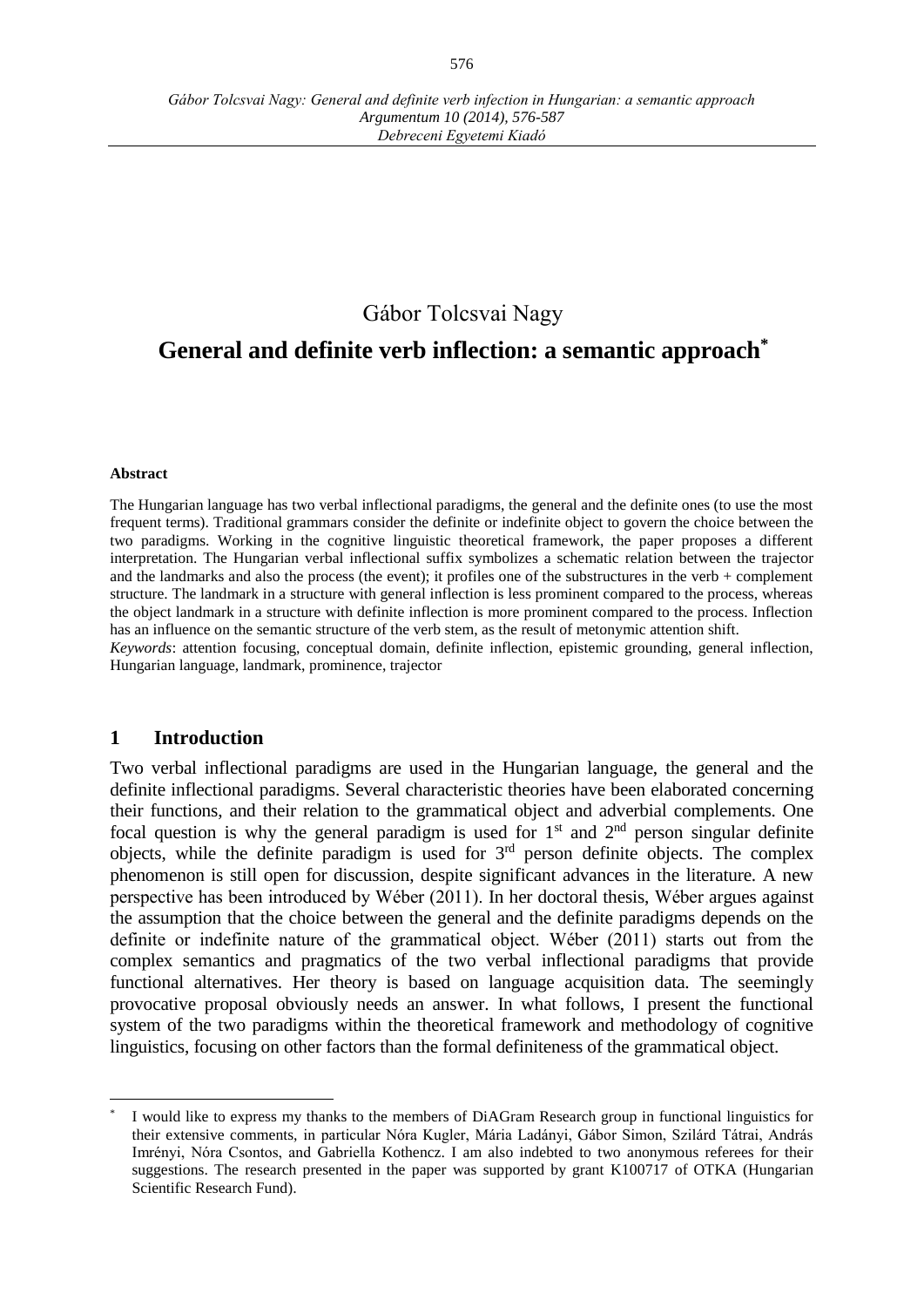It is a language specific fact that Hungarian has two verbal inflectional paradigms, the general and the definite ones (to use the most frequent terms). Two incomplete ones are added to the two paradigms, one with the *-lAk* inflectional morpheme, designating the  $2<sup>nd</sup>$  person singular object, and another one with the *-ik* inflectional (or derivational) morpheme, originally for the middle voice or the passive. As a special case, the general paradigm is used for 1st and 2nd person singular definite objects (see example 1), while the definite paradigm is used for 3<sup>rd</sup> person definite objects (see example 2).

| (1) | a. Péter vár                   | téged.  |
|-----|--------------------------------|---------|
|     | Peter wait-3S-PRES-INDEF       | you-ACC |
|     | 'Peter is waiting for you.'    |         |
|     | b. Péter vár                   | engem.  |
|     | Peter wait-3S-PRES-INDEF I-ACC |         |
|     | 'Peter is waiting for me.'     |         |

(2) a. Péter *várja* Katit. Peter wait-3S-PRES-DEF Kate-ACC 'Peter is waiting for Kate.' b. Péter *várja* a sorát. Peter wait-3S-PRES-DEF the turn-POSS3S-ACC 'Peter is waiting for his turn.'

I has to be noted that variability in this respect is even larger. For instance, the definite paradigm is used for reflexive  $1<sup>st</sup>$  person singular definite objects:

(3) Látom magamat. see-1S-PRES-DEF I-REFL-ACC 'I see myself'

Or in certain dialects (e.g. in the Western Hungarian dialect type using *ö* instead of *e*) the general paradigm is used for definite objects, but only with  $1<sup>st</sup>$  person plural subjects (see Juhász 1999):

- (4) leverünk a diót beat down-1PL-PRES-INDEF the nut-ACC 'we beat down the nut'
- (5) kiszedünk a burgonyát take out-1PL-PRES-INDEF the potato-ACC 'we take the potato out of the soil'

Nevertheless, only prototypical default cases will be dealt with in the present paper.

Language is not a formal system of logic, but the symbolic result and process of human cognition and intersubjective focusing of attention. Consequently, the verbal inflectional paradigms cannot be analyzed on a pure formal logical basis. The motivational forces behind the two paradigms should be recognized. Arbitrariness cannot be taken as a ground for the interpretation, because grammatical relations symbolize schematic conceptual relations (see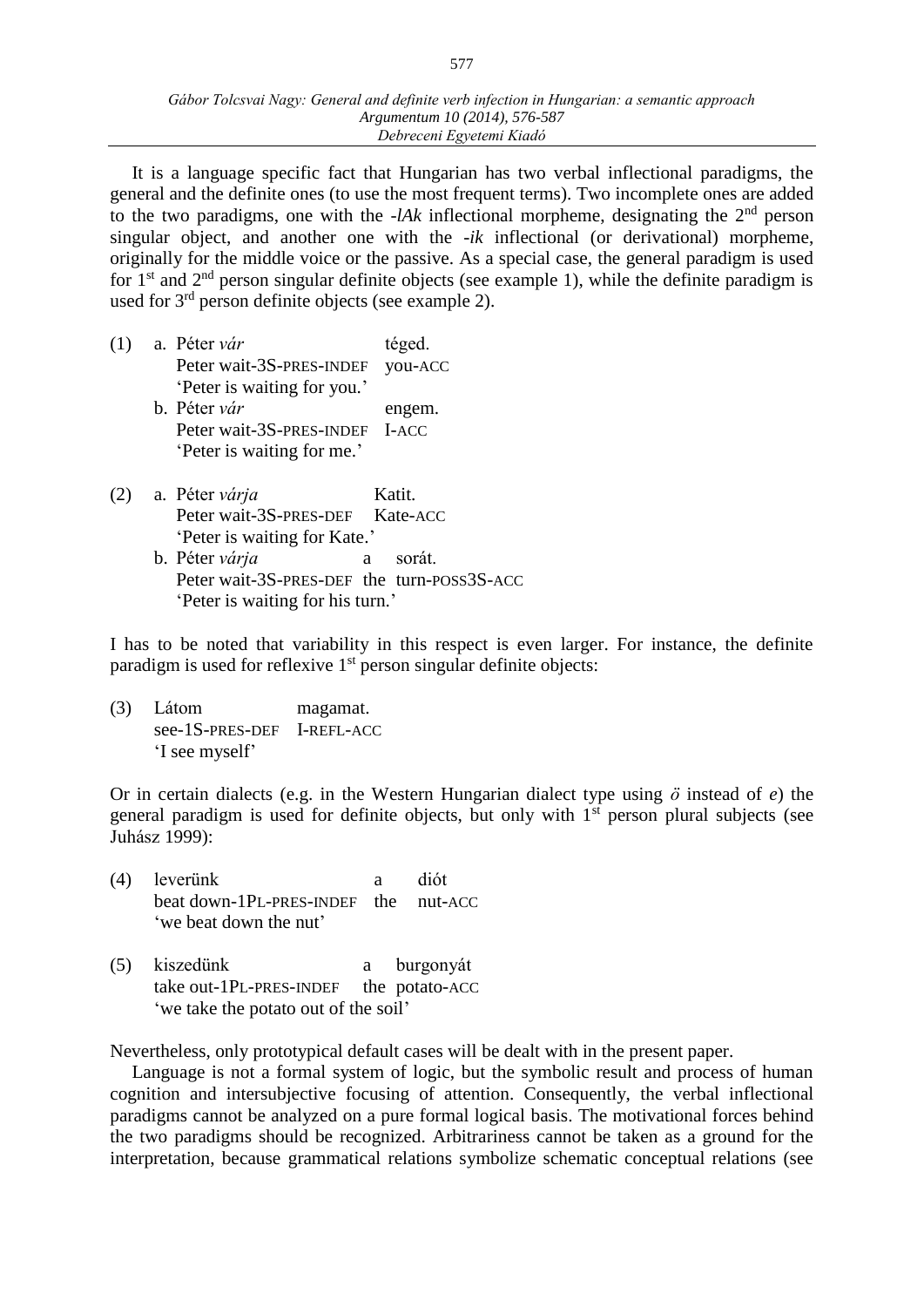Langacker 1987, Talmy 2000). The present paper proposes a functional semantic interpretation for the two paradigms, with the following hypotheses:

- (H1) The inflectional suffix is a conceptual factor having its role in the conceptual construal of a grammatical structure; it is not a mere operator in a grammatical relation.
- (H2) The finite Hungarian verbs with general or definite inflection have two different complement structures, the systems and the conceptual domains of the landmarks of the two finite verb types differ. The two inflectional systems differ in the complete semantic system of their complements, and the difference does not come from the nature of the grammatical object.
- (H3) The different landmark systems within the verb stem (or in relation to the verb stem) are profiled by the inflectional suffix. The inflectional suffix has an influence on the semantic structure of the verb stem.

The paper first gives an overview of earlier accounts, and then addresses significant historical processes and the semantic structure of the verb before providing a general description of the landmark system of the two inflectional paradigms.

### **2 The literature so far**

Traditional grammar defines the two inflectional paradigms as follows: "the function of the general inflectional suffixes is to designate the person and number of the subject; on transitive verbs they can also indicate the lack of an object or the presence of a  $3<sup>rd</sup>$  person definite object. The verb may have the general inflection with a definite object as well, when the latter is a  $1<sup>st</sup>$  or  $2<sup>nd</sup>$  person personal pronoun" (Kugler 2000: 109). "The function of the definite inflectional suffixes is to designate the person and number of the subject and the  $3<sup>rd</sup>$  person definite object" (Kugler 2000: 110).

Magyar grammatika (Keszler ed. 2000) sees the function of verbal inflection in the grammatical designation of the subject and object complement, and considers the difference between the two inflectional paradigms to depend mainly on the definite or indefinite nature of the object, although  $1<sup>st</sup>$  and  $2<sup>nd</sup>$  person pronominal objects stand with the general inflectional paradigm. Keszler ed. (2000) gives only classifications, but no interpretation. The functional difference between the two inflectional paradigms is illuminated to some degree with the features of the definite or indefinite object. "The object is definite if its semantic content refers to a designatum clearly identifiable for the interlocutors, i.e. the speaker and the hearer think of the same designatum" (Balogh 2000: 416). "The object is indefinite if it is a noun without an article or it is with an indefinite article" (Balogh 2000: 416). Keszler ed. (2000) defines definiteness with semantic features, indefiniteness with formal ones. The volume characterizes the relation between the finite verb and the object complement with the object complement as the determinant participant in the subordination structure: "The definite or indefinite nature of the object determines the inflection of the verb" (Balogh 2000: 416).

According to one formal, generative interpretation, the decision between the two paradigms has a structural nature: only in the case of objects in the DP category do verbs take the morphemes of the definite paradigm (Bartos 2000). On the other hand, É. Kiss (2003) emphasizes one functional semantic feature of the object. In certain Siberian languages, the prominence of persons proves to be a grammatical factor:  $1<sup>st</sup>$  person is more prominent than  $2<sup>nd</sup>$  person,  $2<sup>nd</sup>$  person is more prominent than  $3<sup>rd</sup>$  person. In close connection with that, a restriction is in effect in the agreement on the prominence degrees of the subject and the object: the subject is more prominent than the object. If the object is still more prominent than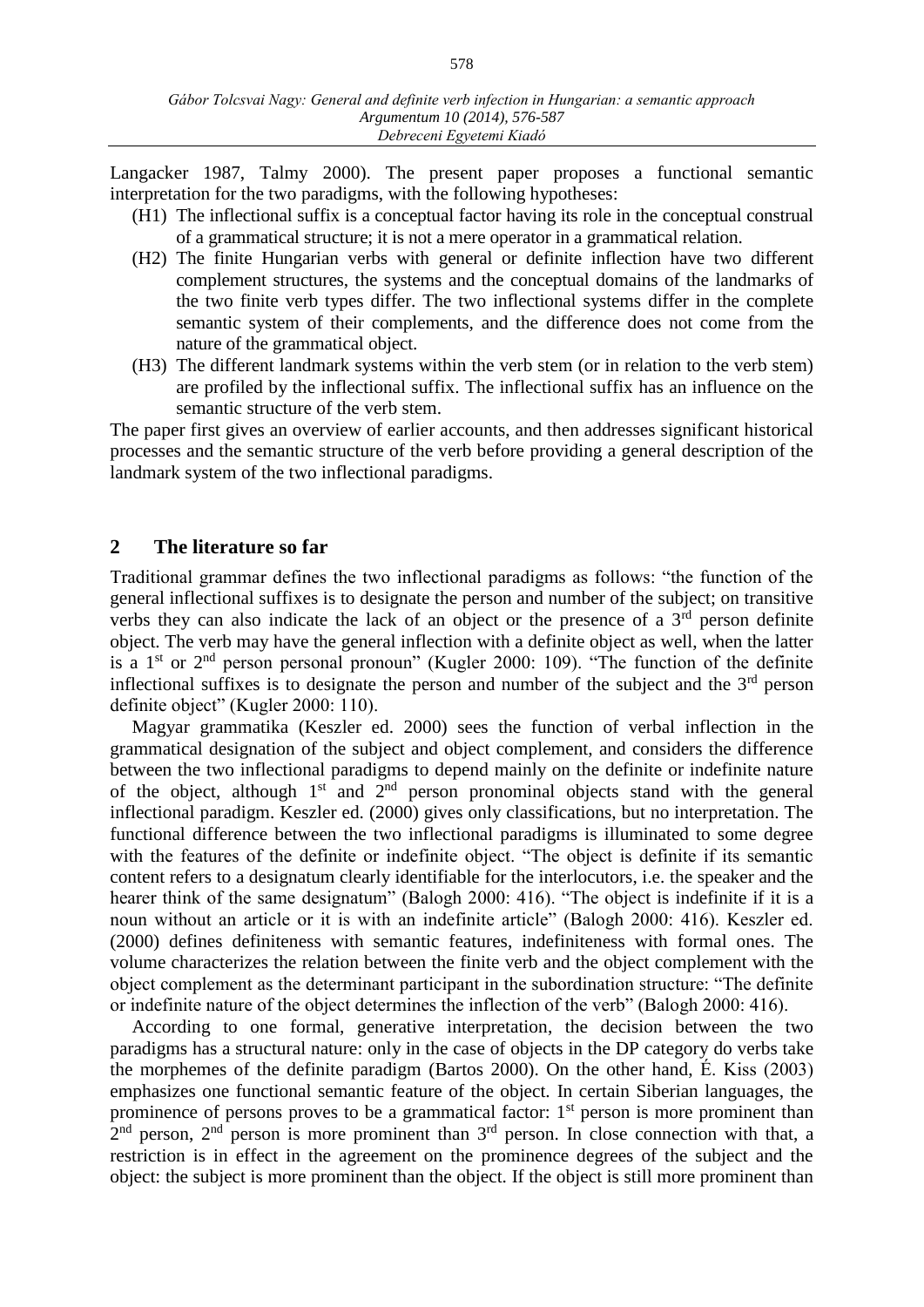the subject, the verb cannot agree with the object. That is the situation in Hungarian with  $1<sup>st</sup>$ and  $2<sup>nd</sup>$  person object and  $3<sup>rd</sup>$  person subject, and also with  $1<sup>st</sup>$  person object and  $2<sup>nd</sup>$  person subject (all singular), whereby the subject cannot agree with the object. This inverse agreement prohibition results in the connection between the inherently definite  $1<sup>st</sup>$  and  $2<sup>nd</sup>$ person object and the general inflection in the case of a  $3<sup>rd</sup>$  person subject. Although prominence receives no definition in É Kiss' theory, its role should be subject to consideration, with further semantic factors. Yet another approach starts out from semantic features: "If the referential argument of a phrase is lexically specified as familiar/new, then the phrase bears the feature [+DEF]/[−DEF], and this feature governs the conjugations" (Coppock 2013: 345; see also Coppock & Wechsler 2012).

According to historical investigations on the development and detachment of the two inflectional paradigms (cf. Sárosi 2003: 160-168), at the beginning of the proto-Hungarian period, the indefinite object was not designated by an inflectional suffix, its function was expressed by the then presumably usual SOV word order. On the other hand, the definite object already had an inflectional designator. The detachment of the two inflectional paradigms began in the  $3<sup>rd</sup>$  person singular during the proto-Hungarian period, then it extended to the 2<sup>nd</sup> person, and still later to the 1<sup>st</sup> person. "Broadly speaking it can be assumed about the inflectional suffixes of the singular paradigms that the suffixes of pronominal origin became the morphemes for the definite inflection, and suffixes from other sources for the indefinite inflection" (Sárosi 2003: 164). The features and results of the grammaticalization processes assumed by Sárosi (2003) seem significant from the perspective of the semantic factors of the present day inflectional system. The historical aspects of the morphophonological forms are less important in that respect, they are not discussed any further below.

From another historical perspective, E. Abaffy (1991: 154-159) starts out from the ancient agglutinative structure, whereby the lexical verb stem designated the action, the suffix stood for the agent, the acting person (in the etymological sense, too). The definite inflection referred both to the acting person and the  $3<sup>rd</sup>$  person object, whereas the indefinite inflection referred to the acting person and indicated that the action was not directed towards an object or it was directed towards an indefinite object. By the beginning of the Old Hungarian period, the two kinds of inflection had already separated. In E. Abaffy's views (1991: 158), the intransitive or transitive nature of the verbs determine the general or definite verb inflection: verbs used without an object or indefinite verbs are inflected in the general paradigm, the definite inflection of the transitive verbs refers always to a definite object. The process was later completed with person and definiteness indicated on the object and person designated on the subject. The 1st and 2nd person pronouns with the accusative (*engem, téged*), formed by the possessive suffixes, are unambiguously definite, so there was no need to designate definiteness on the finite verb (E. Abaffy 1991: 158-159).

Havas (2004) enumerates seven different historical models that were elaborated to interpret the two inflectional paradigms, during the last one hundred and fifty years in Hungarian linguistics. The eighth one is proposed by Havas himself. That theory, like the earlier ones mentioned by Havas, focuses on the morphophonological development of the inflectional suffixes, with a modest semantic background. Havas (2004) assumes that the two inflectional paradigms were formed on an uninflected stem: in the case of transitive  $3<sup>rd</sup>$  person verbs without a definite nominal object, a deictic or cataphoric pronoun was used as a suffix. A similar process took place in the  $1<sup>st</sup>$  and  $2<sup>nd</sup>$  persons, with an inflectional paradigm in the middle voice on intransitive verbs, forming one structure with objects expressing some adverbial condition. The structure was later extended to non-salient objects. The difference between non-salient and salient objects led to the two inflectional paradigms in modern times.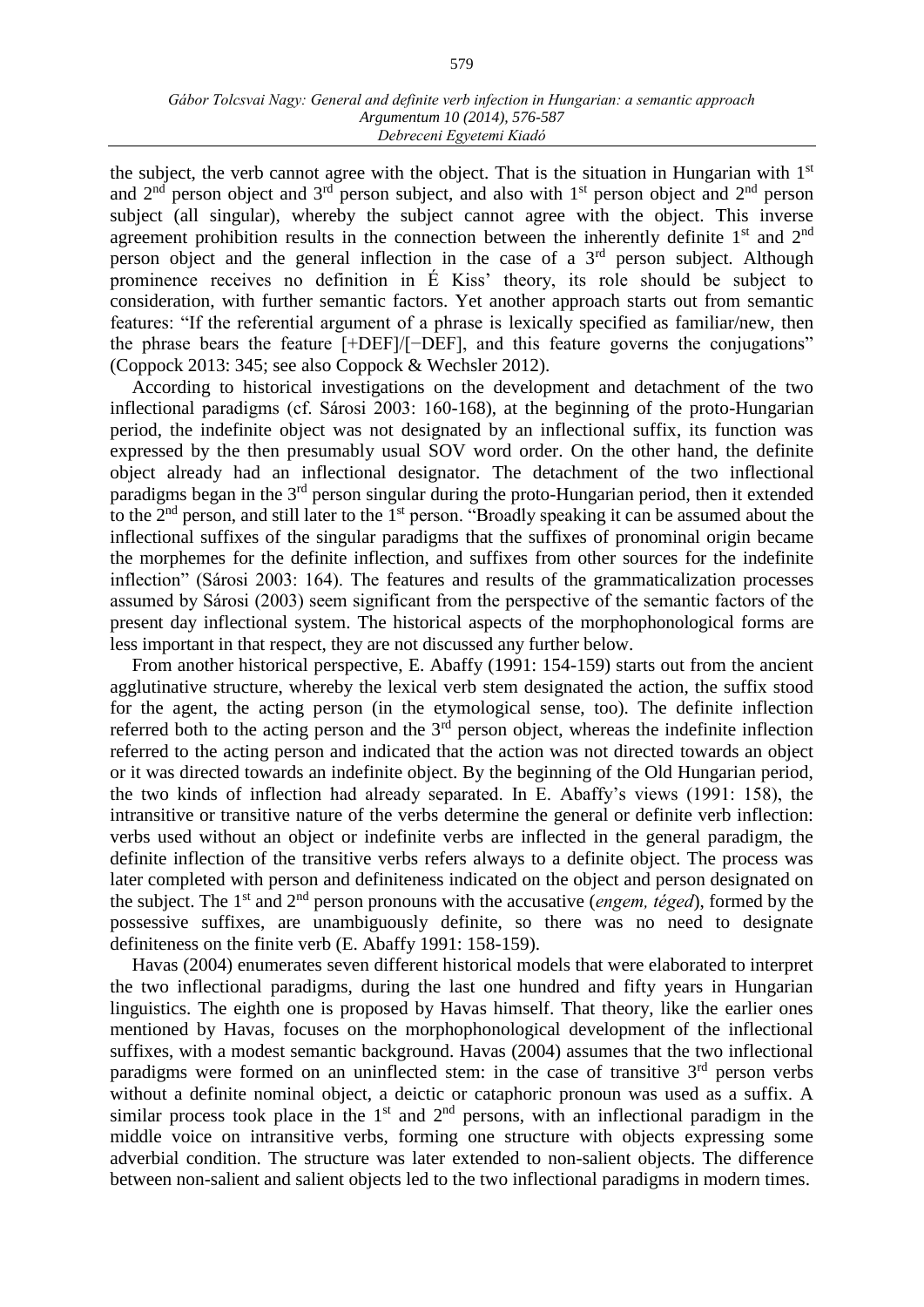The descriptions outlined so far do refer to semantic and pragmatic factors, but only as secondary ones that contribute to the functioning of the two inflectional paradigms, and consequently their description. Such factors include the salience (or foregrounding) of the object or its secondary nature, and the presence of the  $1<sup>st</sup>$  and  $2<sup>nd</sup>$  person within the speech situation, as opposed to the  $3<sup>rd</sup>$  person. Following Lotz (1976), Dugántsy (2003) points out that the grammatical distribution of the  $1<sup>st</sup>$  and  $2<sup>nd</sup>$  person according to subject and object presumes features of semantic compatibility: verbs expressing an event of the interpersonal connection between the interlocutors can be complemented by the  $1<sup>st</sup>$  and  $2<sup>nd</sup>$  person subjects and objects. Wéber (2011) takes clearly the speaker's intention as the starting point in describing the two inflectional paradigms: "the determination of the clausal objects is dependent on the speaker's intention, the ongoing process of the continuous re-structuring of the discourse" (Wéber 2011: 195). This notion is based on Lotz (1976: 127-134, 179-184), who interprets the general and the definite paradigms as two inflectional paradigms different in their functions (adding the -*lAk* implicational suffix as the third one), and not as a symmetric opposition.

Wéber (2011: 9-11, 59-61) assumes the following points.

- 1. Verbal inflection does not depend on the syntactic features of the object; it is not definiteness of the object that determines the choice between the two inflectional paradigms, as stated by earlier grammars.
- 2.  $1<sup>st</sup>$  and  $2<sup>nd</sup>$  person objects are formally indefinite by the verbal inflection, although by definition they are deictic and grounded, consequently semantically they are definite. That feature is pointed out, though not explained by the grammars.
- 3. The two inflectional paradigms cannot be compared on a purely morphosyntactic basis; as proposed earlier, the comparative description should be based on the fact that the two versions "function as alternatives to each other in the speaker's decisions" Wéber (2011: 59).

Wéber defines four semantic and usage-based factors for the description: the transitivity or intransitivity of the verb (if transitive, the object complement is compulsory or optional), the meaning of the verb, the person of the object, and the context of the utterance including the object.

The explanations outlined above show differences, but one can find a shared feature: all the descriptions investigate the subject–object relation, not focusing on other complements. Besides that, the subject–object relation is discussed in the building block model. In what follows, the broader complement structure of the two inflectional paradigms will be investigated, the conceptual domains of the landmarks (the non-subject complements) of the verb in particular, within the network model of cognitive linguistics. In the case of 1st and 2nd person subjects and objects, the two complex schemas are related to subjectification, and epistemic grounding in all persons.

## **3 The semantic structure of the verb**

The semantic structure of the prototypical verb includes two schematic figures (cf. Langacker 1987, based partly on Fillmore's case grammar). The two (or more) schematic figures are elaborated in the clause by nominals as the main participants of the event expressed by the clause. The relation between the schematic figures is asymmetric; one of them, the primary figure, i.e. the trajector in the focus of attention is construed in relation to the other one, the secondary figure, the landmark, within the temporal relation of the verb. The schematic figures are elaborated in the clause by nominals with complement status. This means that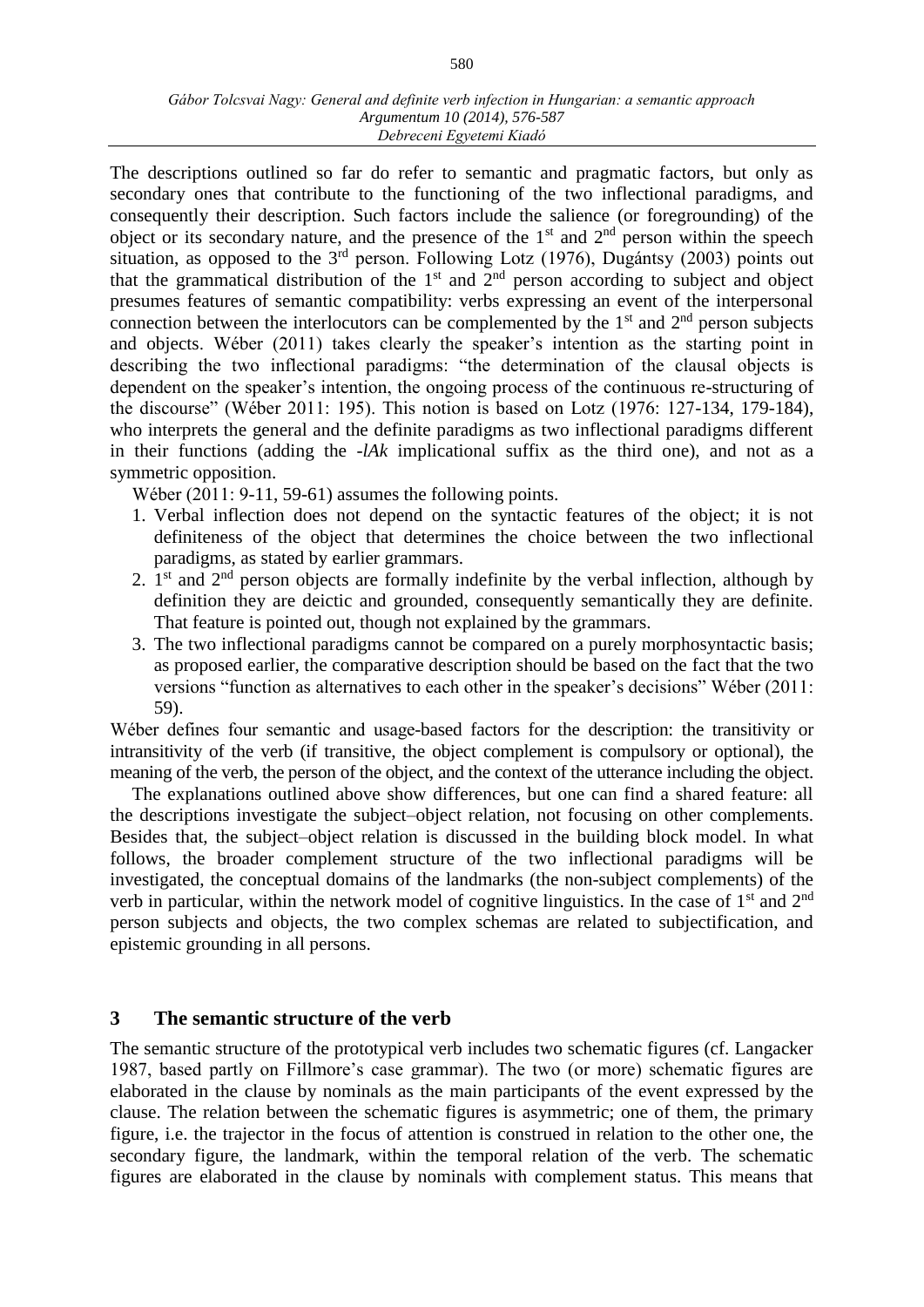those figures are differentiated within the semantic structure of the verb that are designated by nouns in syntactic relations.

The complex linguistic structures are organized by the network principle. Larger linguistic structures form networks by the schematic relations (e.g. elaboration patterns, profiling schemas) of less complex linguistic structures. One basic feature is linguistic unit status; a linguistic unit is a structure that may be transparent in its morphology for the speaker, but s/he is able to process this structure as a Gestalt, as a unit, without processing individually the components, or doing it in a secondary phase (see Langacker 1987, Gundersen 2001).

Grammatical elements do have a meaning, i.e. they are not "empty morphs", they are highly grammaticalized, schematized linguistic elements with motivated semantics (cf. Talmy 2000). The Hungarian stem + suffix structure is the composite structure of two linguistic elements, one with a detailed and one with a schematic meaning. In traditional or formal grammars, according to the building block model, this structure counts as the connection between a lexical stem and a morph with a morphosyntactic role. Under the assumptions of the network model, the schematic semantic function of the suffix is elaborated semantically by the stem. In *házban* 'in the house', literally house+in, i.e. house.INESS, the concept INSIDE A BOUNDED SPACE, activated by the case suffix *-ban* 'in', is elaborated by the specific space profiled by the noun *ház* 'house'. The two components form a composite structure (see Langacker 1987: 277-326). This semantic and morphosyntactic structure seems to be transparent and explicit for native speakers of Hungarian. Nevertheless, it does not need a step by step processing. In the case of Hungarian verbs, transparency and explicitness have a lower degree both from semantic and morphophonological perspectives, since the stem and the suffix are both variable to a great extent, their edges are relatively fuzzy, and the verbal suffix has a complex meaning performing four or five functions simultaneously.

### **4 The semantics of the two inflectional paradigms**

The finite verb and its complements are treated in the cognitive description as a complex structure, to be explored in its instantiations in usage events (i.e. in context-dependent utterances). Consider the examples in (6).

- (6) a. Mit csinálsz? 'What are you doing?' Várom a postást. wait-1S-PRES-DEF the postman-ACC 'I am waiting for the postman.'
	- b. Mit csinálsz?

'What are you doing?' Várok a postásra. wait-1S-PRES-INDEF the postman-SUBL 'I am waiting for the postman.'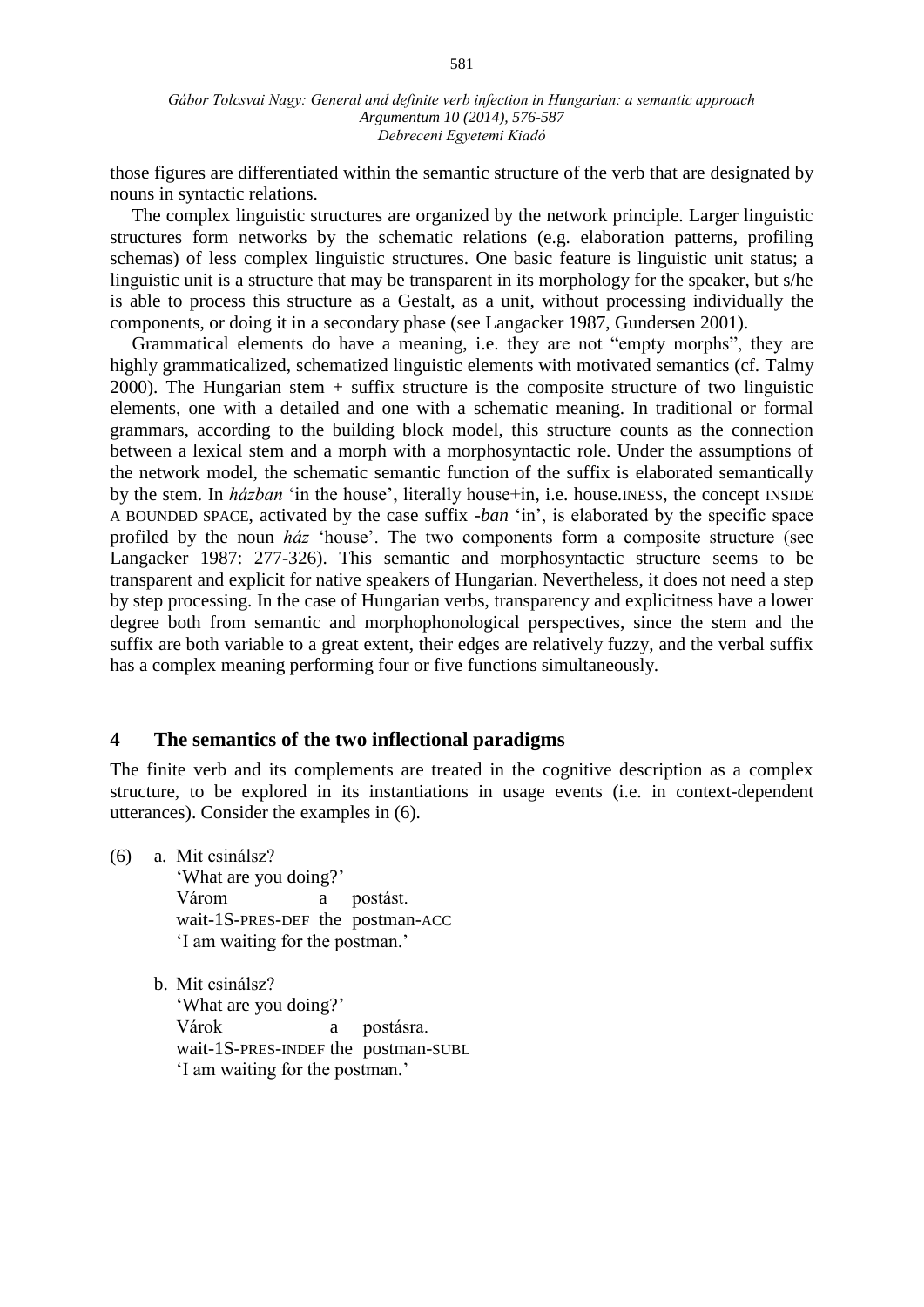c. Mit csinálsz? 'What are you doing?' Várom a soromat. wait-1S-PRES-DEF the turn-POSS1S-ACC 'I am waiting for my turn.'

Várok a soromra. wait-1S-PRES-INDEF the turn-POSS1S-SUBL 'I am waiting for my turn.'

- d. Mit csinálsz? 'What are you doing?' Várok. wait-1S-PRES-INDEF 'I am waiting.'
- e. Mit csinálsz? 'What are you doing?' Várok valakit. wait-1S-PRES-INDEF someone-ACC 'I am waiting for someone.'

In the clauses of (6) one can see that a finite verb with the general inflection take landmarks with different case suffixes, and also clauses without elaborated landmarks are possible. A finite verb with the definite inflection obligatorily takes a definite object.

We can investigate the semantic nature of the two inflectional paradigms by looking at the potential complement domains of the Hungarian verb *vár* 'wait'. The functions of the general and the definite inflection are to be described with the characterization of the intentionality (directionality) inherent in the verb's meaning. Intentionality is interpreted here in the broadest sense: the nominal elaborating the trajector of the verb, prototypically the subject, directs its action towards another figure in the conceptually mapped event structure. The other figure or figures are schematized by the landmarks within the semantic structure of the verb. The finite forms of the Hungarian verb *vár* 'wait' in the two inflectional paradigms are as follows.

The versions of *vár* 'wait' in 1<sup>st</sup> person singular, present tense, indicative mood.

a) The finite verb: *várok* 'wait-1S.PRES-INDEF' (similarly: *vársz* 'wait-2S-PRES-INDEF'*, vár*  'wait-3S-PRES-INDEF'); the landmarks: *valamit* 'something-ACC', *valakit* 'someone-ACC', *valamire* 'something-SUBL', *valakire* 'someone-SUBL', *valahol* 'somewhere', *valamiért* 'something-CAUS'.

The elaborated trajector is a  $1<sup>st</sup>$  person singular, subject complement (a conceptually autonomous component that elaborates the conceptually dependent head, i.e. the profile determinant; Langacker 1987: 309) in the nominative, corresponding to the speaker. The landmark may be any entity satisfying the conceptual constraints imposed by the verb. On the syntactic side, landmarks are object or adverbial complements, nouns with diverse case suffixes. They are 'indefinite' in the sense that they profile a nonprototypical thing; no process is directed towards the landmark directly from the trajector in the specific event structure of the verb. The landmark is not necessarily identifiable for the speaker and the hearer.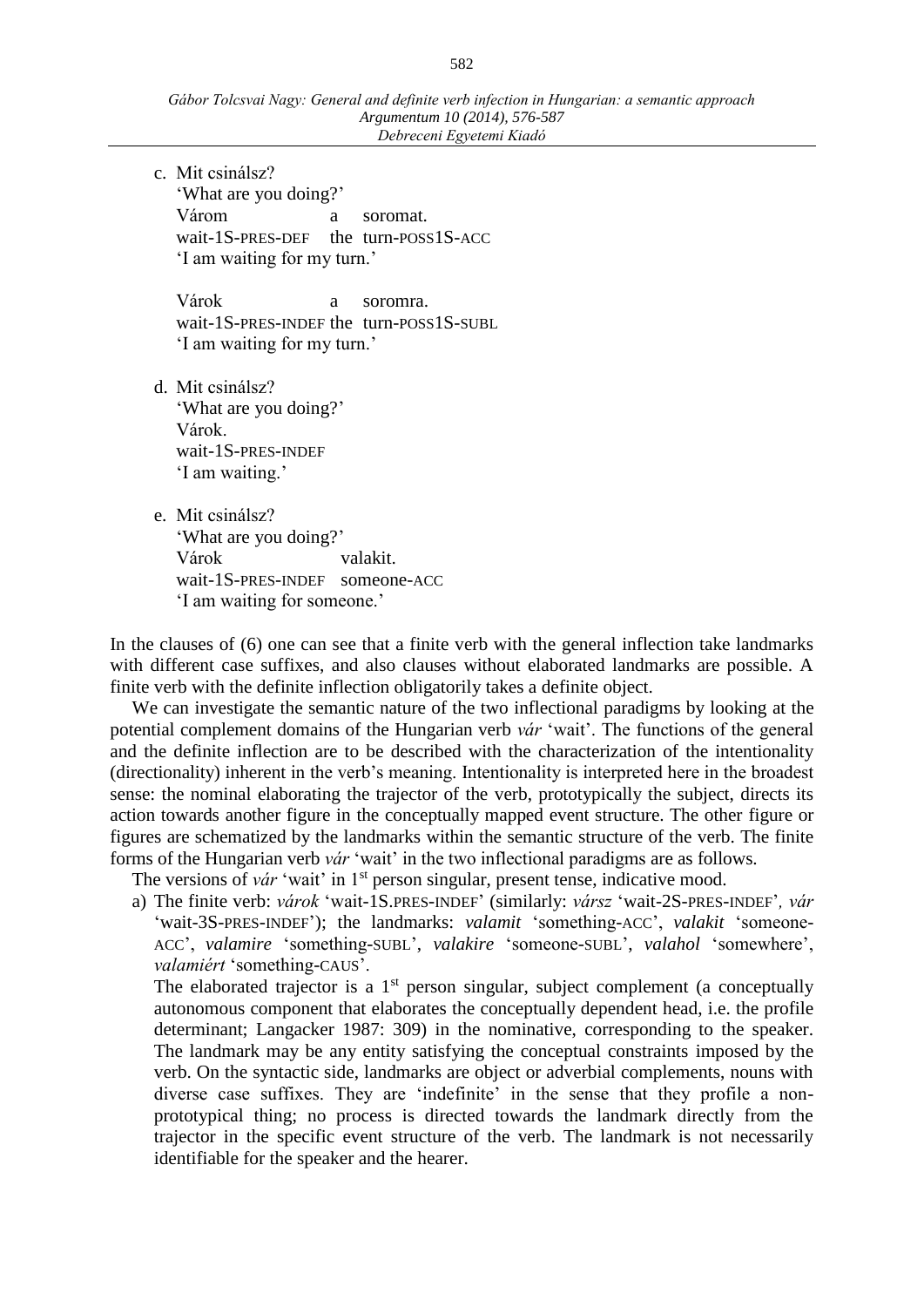b) The finite verb: *várom* 'wait-1S-PRES-DEF' (similarly: *várod* 'wait-2S-PRES-DEF'*, várja*  'wait-3S-PRES-DEF'); the landmarks: *valamit* 'something-ACC', *valakit* 'someone-ACC', *valahol* 'somewhere', *valamiért* 'something-CAUS'.

The elaborated trajector is a  $1<sup>st</sup>$  person singular, subject complement in the nominative, corresponding to the speaker. The landmark may be any entity satisfying the conceptual constraints. On the syntactic side, the obligatory landmark is expressed by the grammatical object, a noun with the accusative case suffix. The landmark is 'definite' in the sense that it profiles a thing; the process is directed towards the landmark directly from the trajector in the specific event structure of the verb. The object landmark is necessarily identifiable for the speaker and the hearer. Landmarks other than the object contribute mainly to the construal of the setting.

c) The finite verb: *várlak* 'wait-1S-PRES-IMPL'; the landmark: *téged* 'you-ACC'.

The elaborated trajector is a  $1<sup>st</sup>$  person singular subject complement in the nominative, corresponding to the speaker. The landmark is a human being, the addressee in the current discourse space. On the syntactic side, we find one compulsory complement expressing the landmark: formally it is the grammatical object, coded by a pronoun with the accusative case suffix or it may have a zero realization, with the verbal suffix expressing its person and number. The landmark is 'definite' in the sense that the current addressee is an identifiable participant of both the expressed scene and the current discourse space.

If we take into consideration all the potential complement schemas besides the object and their differences instantiated in the two inflectional paradigms, the non-symmetric functional difference is striking enough. These differences do not come from syntax, they are of semantic origin primarily, in connection with the secondary figures (landmarks) of the verb. And also, these differences appear in the semantic features of the frequent and characteristic complements elaborating these landmarks. The semantic domain of the schematic figures activated by the general inflection is wider and more variable than that of the definite inflection. The structures *vár valakit* 'wait-3S-PRES-DEF someone-ACC' and *vár valakire* 'wait-3S-PRES-INDEF someone-SUBL' are alternative variants in the general inflection. No fundamental difference can be found between the object and the adverbial complement, their functions are basically the same. The adverbial complement designates the direction of the action as well as the object complement, it is not part of the setting. Although the conceptual structures of the case suffixes differ, the case suffix of both the object and the adverbial comes from spatial semantic relations. Their shared feature is that it is the process within the complete scene that is profiled, the attention is focused on the process denoted by the verb, while the landmark is less prominent. On the other hand, in structures with definite inflection it is the object that expresses a participant (this case a landmark), obligatorily, while the adverbial complements function as part of the setting, they are not participants. The thing designated by the grammatical object is prominent in clauses with verbs in the definite inflectional paradigm, while the process is less prominent, in contrast with clauses construed in the general inflectional paradigm<sup>1</sup>. The prominent (i.e. the profiled) character of the grammatical object comes from the participant status of its referent in the scene expressed by the clause. Certainly, Hungarian verbs should be investigated further with respect to transitivity (see e.g. the model of Hopper & Thompson 1980).

Besides the semantic potential of the landmarks in the two inflections, a difference in the hierarchy of the landmarks is also detectable. There is no significant hierarchical order

 $\overline{a}$ 

<sup>&</sup>lt;sup>1</sup> I thank Gábor Simon for calling my attention to this factor.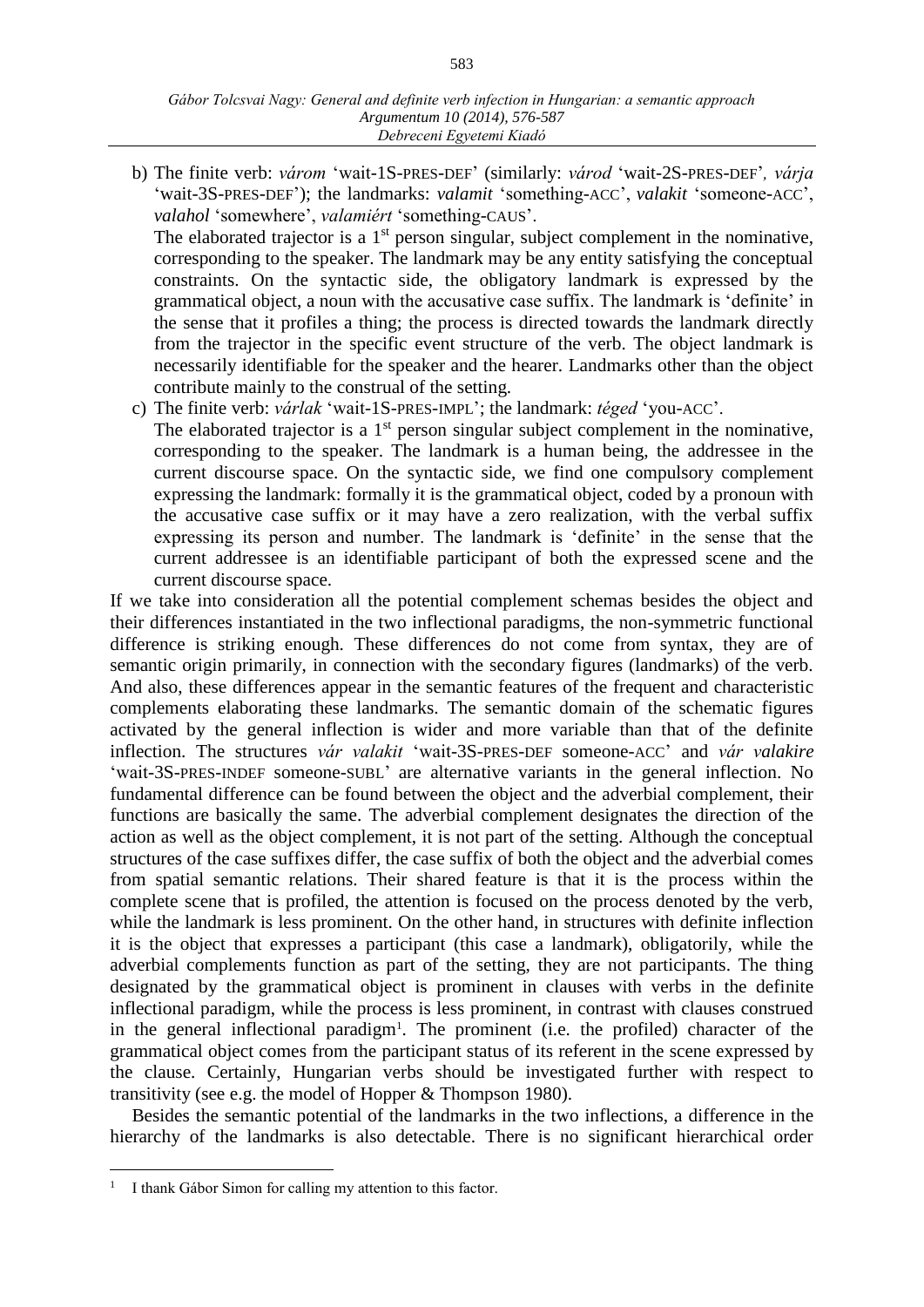between the landmarks in verbs inflected with the general paradigm, none of the landmarks is profiled independently of the others as the default. On the other hand, the relations between the landmarks in verbs inflected with the definite paradigm are more hierarchical: the figure functioning as the object complement is profiled compulsorily, that figure is the second most prominent figure after the trajector (prototypically the subject). It is significant here that the same verb stem occurs in all cases, and the difference between the conceptual structures of the landmark systems (i.e. a substructure in the verb meaning) outlined above originates from the two inflectional paradigms. Inflection has an influence on the semantic structure of the verb stem, as the result of metonymic attention shift. Only certain substructures of a semantic structure are within the focus of attention during the construal process (cf. Langacker 1987: 116-137, Talmy 2000: 257-309). Focusing may change, being shifted from the default zone to another one (for details of metonymic attention shift see e.g. Panther & Thornburg & Barcelona eds. 2009). The landmark in a structure with general inflection is less prominent compared to the process, whereas the object landmark in a structure with definite inflection is more prominent compared to the process.

# **5 Epistemic grounding**

The Hungarian verbal suffixes fulfill complex functions. One of these functions is epistemic grounding. When grounding epistemically a clausal element, the conceptualizer makes reference to an element of the ground (the core part of the discourse universe) in order to enable a more or less unique identification of the entity at issue in the nominal or clause. In doing so, the process of grounding changes the type (i.e. noun or verb) into instantiation (i.e. nominal or clause), completing the construal of the clause. "Grounding predications tend to set up a path and point out a region in which to look for intended referents, but they never indicate these referents as such, or only schematically" (Brisard 2002: xv, cf. Langacker 1987: 126-129, Pelyvás 1996, 2006, for certain aspects of epistemic grounding see Pelyvás 1998, 2011). Epistemic grounding is effected by the marking of number and definiteness in the case of nouns, while verbs are grounded by person, number, tense, mood and definiteness in Hungarian. One aspect of the dilemma concerning the two inflectional paradigms set up by Wéber can be grasped at this point; on the one hand by the control function proposed by Langacker, on the other hand by the notion of reference proposed by Laury (2002) and Brisard (2002) based on the joint meaning construction and negotiation. According to this framework, definiteness and indefiniteness are the processual designators of the mental connection between speakers and the activated entities, since they do not operate as the designators of physical objects in the real world.

As pointed out above, the general inflection of the verb focuses the interlocutors' attention to the process itself, not the secondary figure of that process. Thus the grounded landmark may be less definite than the process or the trajector. The verb with definite inflection, on the contrary, directs attention to its object complement, the compulsory landmark; its epistemic function for identification is important. It is still important, even if the object is formally indefinite.

In this respect the Hungarian  $1<sup>st</sup>$  and  $2<sup>nd</sup>$  person subjects and objects differ from the  $3<sup>rd</sup>$  person ones. While the 1<sup>st</sup> and 2<sup>nd</sup> person subjects and objects are both referential and self-referential expressions,  $3<sup>rd</sup>$  person subjects and objects are not self-referential ones. That is, while  $1<sup>st</sup>$  and  $2<sup>nd</sup>$ person subjects and objects are participants in the objectified scene expressed by the clause as well as participants in the ground (the core part of the current discourse space),  $3<sup>rd</sup>$  person subjects and objects are only participants in the objectified scene. The  $1<sup>st</sup>$  and  $2<sup>nd</sup>$  person participant is inherently subjectified and objectified at the same time, while the  $3<sup>rd</sup>$  person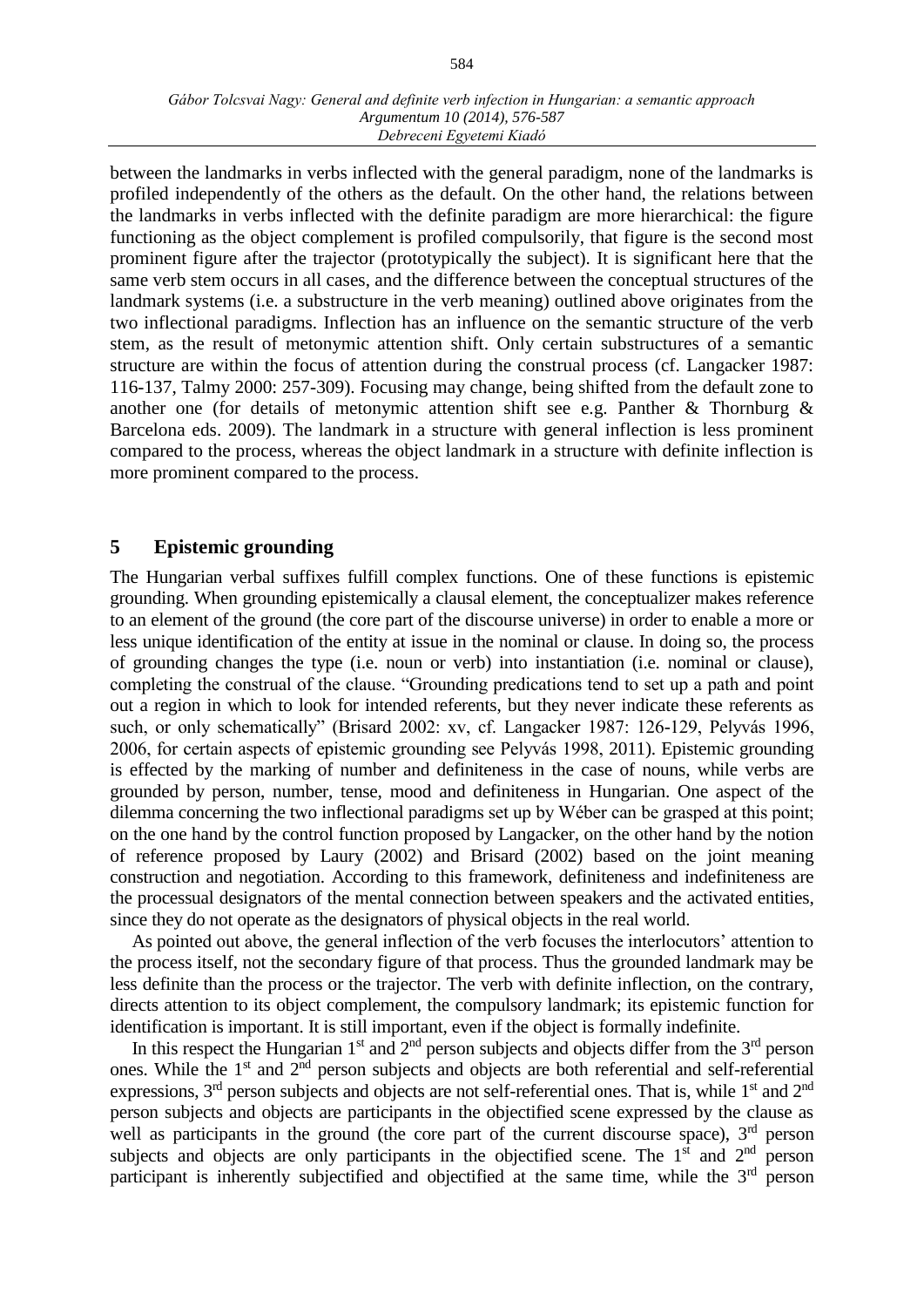participant is objectified by default. "An entity is said to be objectively construed to the extent that it goes "onstage" as an explicit, focused object of conception. An entity is subjectively construed to the extent that it remains "offstage" as an implicit, unselfconscious subject of conception" (Langacker 2006: 18). Since  $1<sup>st</sup>$  and  $2<sup>nd</sup>$  person participants are the speaker and the hearer by default, the double feature of subjectification and objectification is present in their construal.

As a consequence, the  $1<sup>st</sup>$  and  $2<sup>nd</sup>$  person participants, subjects or objects are activated, they are inherently focused figures, relatively prominent in the current discourse space. The 3rd person participants always need individual activation and attention focusing. The 1st and 2nd person participant as an object has a position within the conceptual domain of the figures (elaborated as complements) whereby it is activated in advance, it has its conceptual position among the conceptual relations of things, relations and circumstances. There is no need to mark its "definiteness" on its own. By contrast, the 3<sup>rd</sup> person participant, expressed by the grammatical object, has to be profiled among the potential secondary figures of the scene.

### **6 Summary**

The analysis outlined above implies further consequences. The choice between the two inflectional paradigms does not depend directly on the logical nature of the grammatical object, whether it is definite or indefinite. Rather, the Hungarian verbal inflectional suffix symbolizes a schematic relation between the trajector and the landmarks and also the process (the event). More precisely, the suffix specifies the relation, it profiles one of the substructures in the verb + complement structure. A semantic relation is constructed between the suffixes denoting the two types of verbal inflections and the verb stem, in harmony with the construal processes and perspectives of the speaker. If the inflectional suffix influences the meaning of the stem (and under the present proposal, it does), then the inflectional suffix has an effect on the number and nature of the landmarks. This kind of conceptual construal is complemented by a relatively high level of subjectification in the case of  $1<sup>st</sup>$  and  $2<sup>nd</sup>$  person objects with either  $1<sup>st</sup>$  or  $2<sup>nd</sup>$  person subjects. This approach represents a break with the earlier formal descriptions of the grammatical elements in the finite verb.

## **References**

- E. Abaffy, E. (1991): Az igei személyragozás [Verbal inflection]. In: Benkő, L. (ed.): *A magyar nyelv történeti nyelvtana I.* [The historical grammar of Hungarian I.]. Budapest: Akadémiai Kiadó, 122-159.
- Balogh, J. (2000): A tárgy [The object]. In: Keszler, B. (ed.): *Magyar grammatika* [Hungarian grammar]. Budapest: Nemzeti Tankönyvkiadó, 414-422.
- Bartos, H. (2000): Az inflexiós jelenségek szintaktikai háttere [The syntactic background of inflectional phenomena]. In: Kiefer, F. (ed.): S*trukturális magyar nyelvtan 3. Morfológia* [Structural Hungarian grammar 3. Morphology]. Budapest: Akadémiai Kiadó, 653-763.
- Brisard, F. (2002): Introduction: The epistemic basis of deixis and reference. In: Brisard, F. (ed.): *Grounding. The Epistemic Footing of Deixis and Reference*. Berlin & New York: Mouton de Gruyter, xi-xxxiv.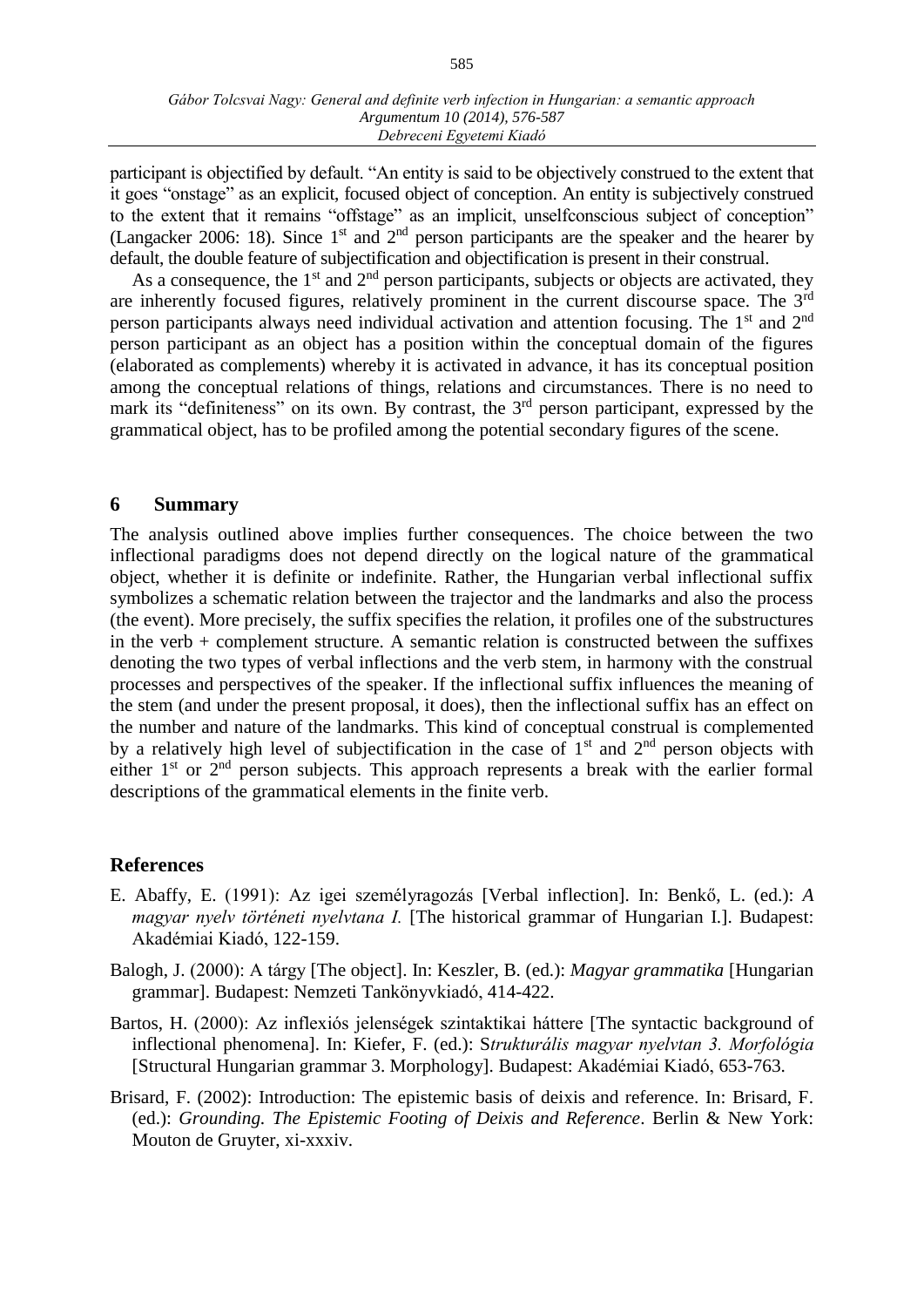- Coppock, E. (2013): A semantic solution to the problem of Hungarian object agreement. *Natural Language Semantics* 21.4, 345-371.
- Coppock, E. & Wechsler, S. (2012): The objective conjugation in Hungarian: Agreement without phi-features. *Natural Language & Linguistic Theory* 30.3, 699-740.
- Dugántsy, M. (2003): Az általános igeragozás személyragjainak tárgyas vonatkozásairól [Reference to the object in the general verbal paradigm]. *Nyelvtudományi Közlemények*  137-142.
- Gundersen, H. (2001): Building blocks or network relations: Problems of morphological segmentation. In: Simonsen, H.G. & Endresen, R.T. (eds.): *A Cognitive Approach to the Verb*. Berlin & New York: Mouton de Gruyter, 95-127.
- Havas, F. (2004): Objective conjugation and medialisation. *Acta Linguistica Hungarica* 51.1- 2, 95-141.
- Hopper, P.J. & Thompson, S.A. (1980): Transitivity in Grammar. *Language* 56.2, 251-299.
- Juhász, D. (1999): A történeti nyelvtan néhány kérdése a nyelvföldrajz szemszögéből [Some questions of historical grammar with respect to geolinguistics]. In: Büky, L. & Forgács, T. (szerk.): *A nyelvtörténeti kutatások újabb eredményei I.* [New developments in historical linguistics I.]. Szeged: JATE Magyar Nyelvészeti Tanszék, 81-90.
- Keszler, B. (ed.) (2000): *Magyar grammatika* [Hungarian grammar]. Budapest: Nemzeti Tankönyvkiadó.
- É. Kiss, K. (2003): A szibériai kapcsolat, avagy miért nem tárgyasan ragozzuk az igét 1. és 2. személyű tárgy esetén [The Siberian connection, or why we do not use the verb in the definite paradigm with 1st and 2nd person object]. *Magyar Nyelvjárások* XLI, 321-327.
- Kugler, N. (2000): Az igeragozás [Verbal inflection]. In: Keszler, B. (ed.): *Magyar grammatika* [Hungarian grammar]. Budapest: Nemzeti Tankönyvkiadó, 104-126.
- Langacker, R.W. (1987): *Foundations of Cognitive Grammar. Volume I. Theoretical Prerequisites*. Stanford, California: Stanford University Press.
- Langacker, R.W. (2006): Subjectification, grammaticalization, and conceptual archetypes. In: Athanasiadou, A. & Canakis, C. & Bert, C. (eds.): *Subjectification. Varoius paths to subjectivity*. Berlin & New York: Mouton de Gruyter, 17-40.
- Laury, R. (2002): Interaction, grounding and third-person referential forms. In: Brisard, F. (ed.): *Grounding. The Epistemic Footing of Deixis and Reference*. Berlin & New York: Mouton de Gruyter. 83-111.
- Lotz, J. (1976): *Szonettkoszorú a nyelvről* ["Sonetti a corona" on language]. Budapest: Gondolat.
- Panther, K.-U., Thornburg, L.L. & Barcelona, A. (eds.) (2009): *Metonymy and metaphor in grammar*. Amsterdam & Philadelphia: John Benjamins.
- Pelyvás, P. (1996): *Subjectivity in English: Generative Grammar Versus the Cognitive Theory of Epistemic Grounding.* Frankfurt am Main: Lang.